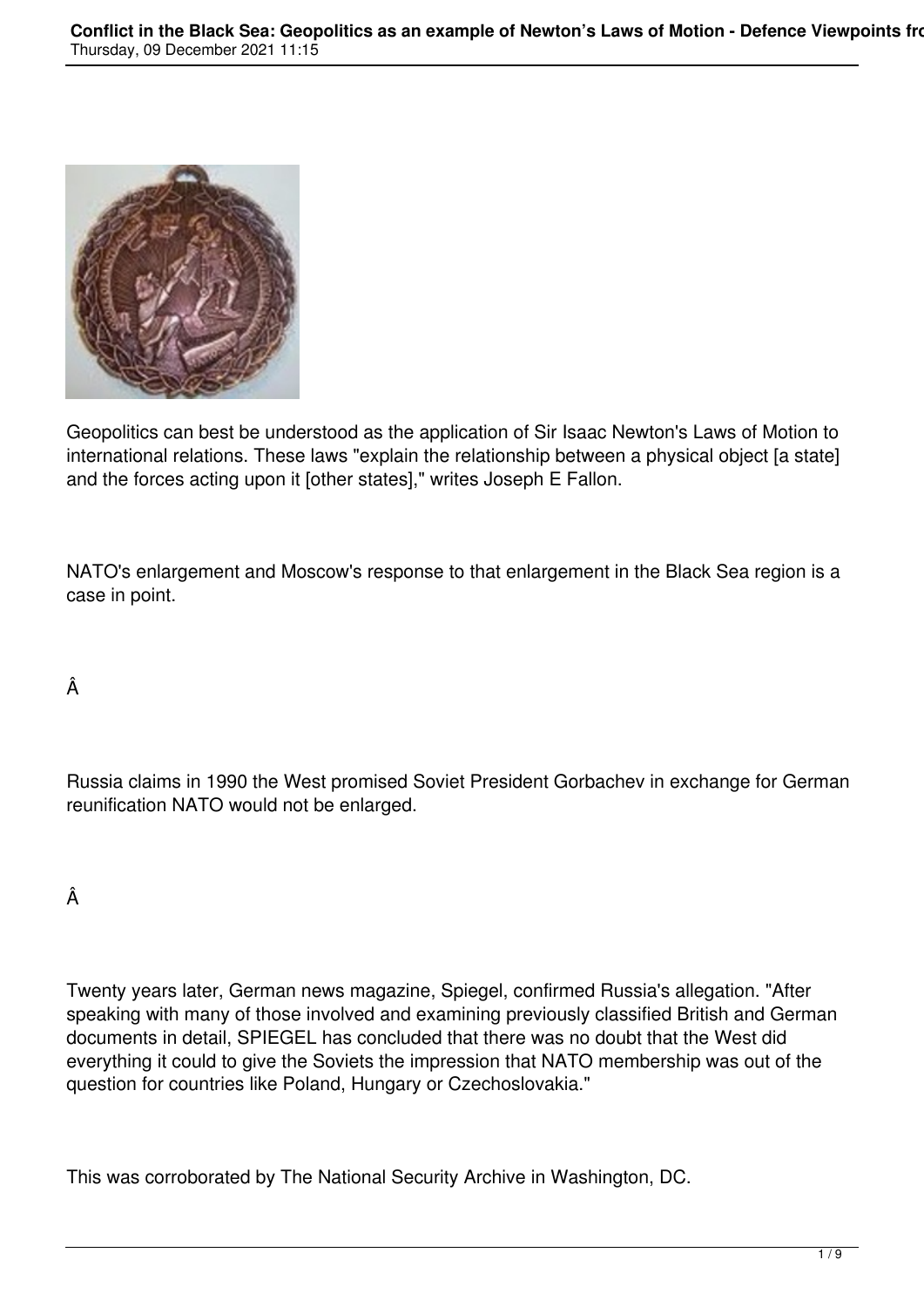In 1999, Russia was weak, only three-quarters the size of the Soviet Union, and strategically vulnerable. That year, NATO began a 20-year eastward expansion to Russia's borders, incorporating former Warsaw Pact countries as well as three former Soviet republics, "bringing St. Petersburg within a hundred miles of a NATO country."

Then, in 2004, the EU initiated a separate decade long expansion to the borders of Russia.

EU expansion economically integrated into the West former Warsaw Pact and Soviet republics that had been politically and militarily incorporated into NATO. Â

Both expansions, however, were not limited to Russia's western border. NATO and EU extended their influence across the southern border of Russia with "partnership" programs with Armenia, Azerbaijan, Georgia, and the five former Soviet republics of Central Asia. Â

These expansions sought to encircle Russia isolating Moscow economically, politically, militarily, and strategically.

Following Newton's First Law, "An object at rest remains at rest, and an object in motion remains in motion at constant speed and in a straight line unless acted on by an unbalanced force", NATO and EU expansions continued covertly through "color revolutions" in Ukraine and Georgia which toppled pro-Russian governments that had declined to join the Western alliances.

The first "color revolution" was the 2003 "Rose Revolution' in Georgia. It was the template for subsequent anti-Russian "revolutions" -- the "Orange Revolution" in Ukraine 2004, the "Tulip Revolution" in Kyrgyzstan 2005, and Ukraine again in 2014 with the "maidan revolution" also known as "Orange Revolution II".

In his study on Ukraine's 2014 "Orange Revolution II", Professor John Mearsheimer, University of Chicago, wrote: "On February 21,[2014] the government and the opposition struck a deal that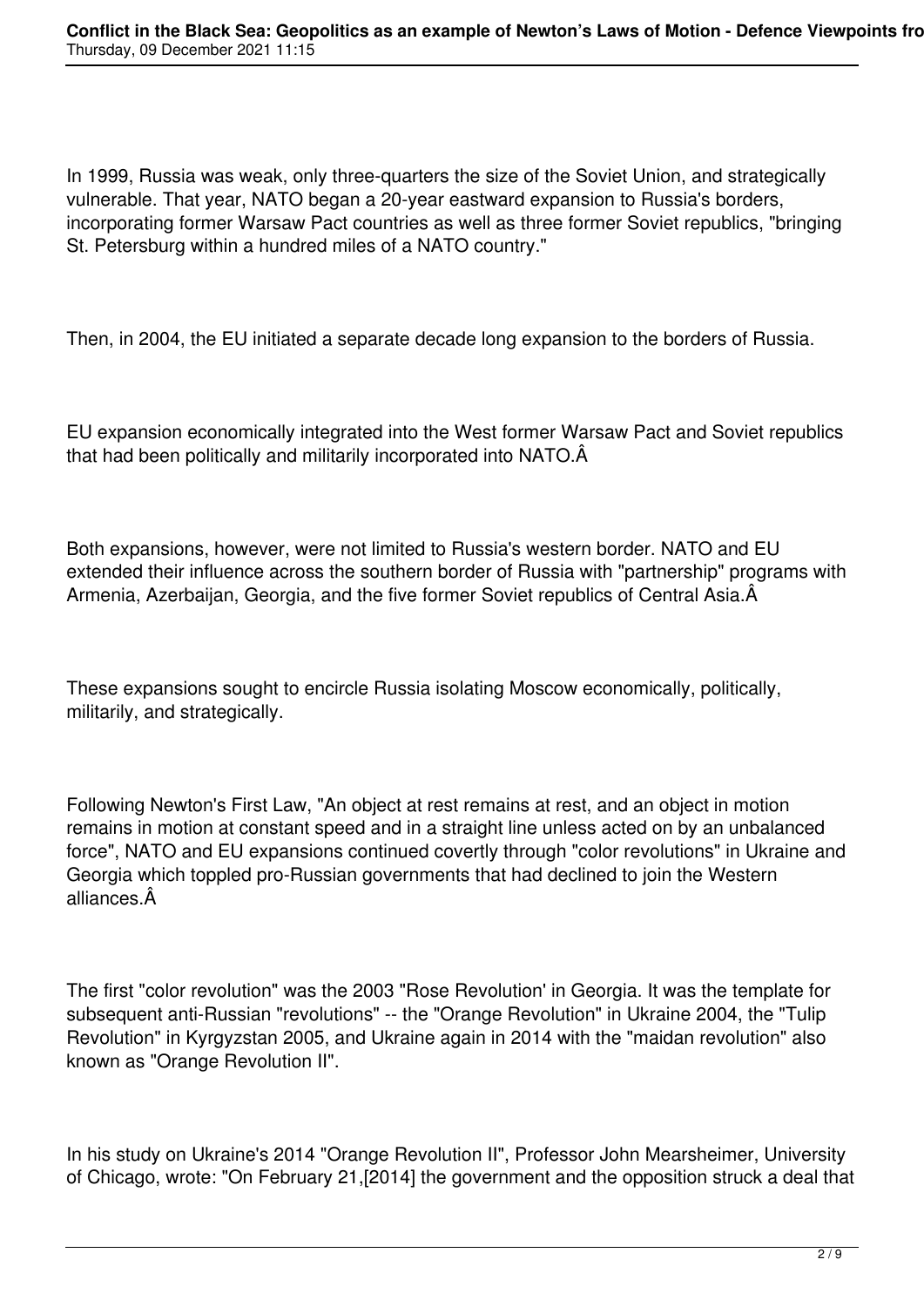allowed Yanukovych to stay in power until new elections were held. But it immediately fell apart, and Yanukovych fled to Russia the next day. The new government in Kiev was pro-Western and anti-Russian to the core, and it contained four high-ranking members who could legitimately be labeled neofascists. Although the full extent of U.S. involvement has not yet come to light, it is clear that Washington backed the coup."

A hostile government in Ukraine poses a security threat to Moscow and NATO and EU know this. Russia's "defining characteristic [is] its indefensibility. No mountain ranges or bodies of water protected its western borders." Ukraine is a strategic prize for NATO offering NATO forces "a flat route straight to Moscow."

To justify NATO and EU expansions and instigation of "color revolutions", Russia was cast as a perpetual threat to the West. The logic of this rhetoric led to a public proposal to abolish Russia, itself.

The source of this proposal, former U.S. presidential advisor, the late Dr. Zbigniew Brzezinski, lent credence to the belief in Moscow that the proposal was a U.S. foreign policy objective. Dr. Brzezinski stated, "Failure to widen NATO...could reignite dormant Russian political aspirations in Central Europe". To eliminate that threat, he proposed Russia be abolished; replaced with a loose confederation "composed of a European Russia, a Siberian Republic, and a Far Eastern Republic...A sovereign Ukraine is a critically important component of such a policy..."

Encirclement and proposed partition were only feasible as long as Russia was weak. "Improvements in Russia's military forces over the last decade have reduced the once-gaping qualitative and technological gaps between Russia and NATO. These improvements come while Russia is expanding its forces in the West, maintaining more high-readiness forces, and gaining valuable combat experience in Ukraine and Syria."

Regaining military strength, Moscow responded to Western encirclement with a counter encirclement reflecting Newton's Third Law of Motion: Action & Reaction. "Whenever one object [the West] exerts a force on a second object [Russia], the second object exerts an equal and opposite force on the first."

The application of Newton's Third Law is most apparent in the Black Sea region. Russia and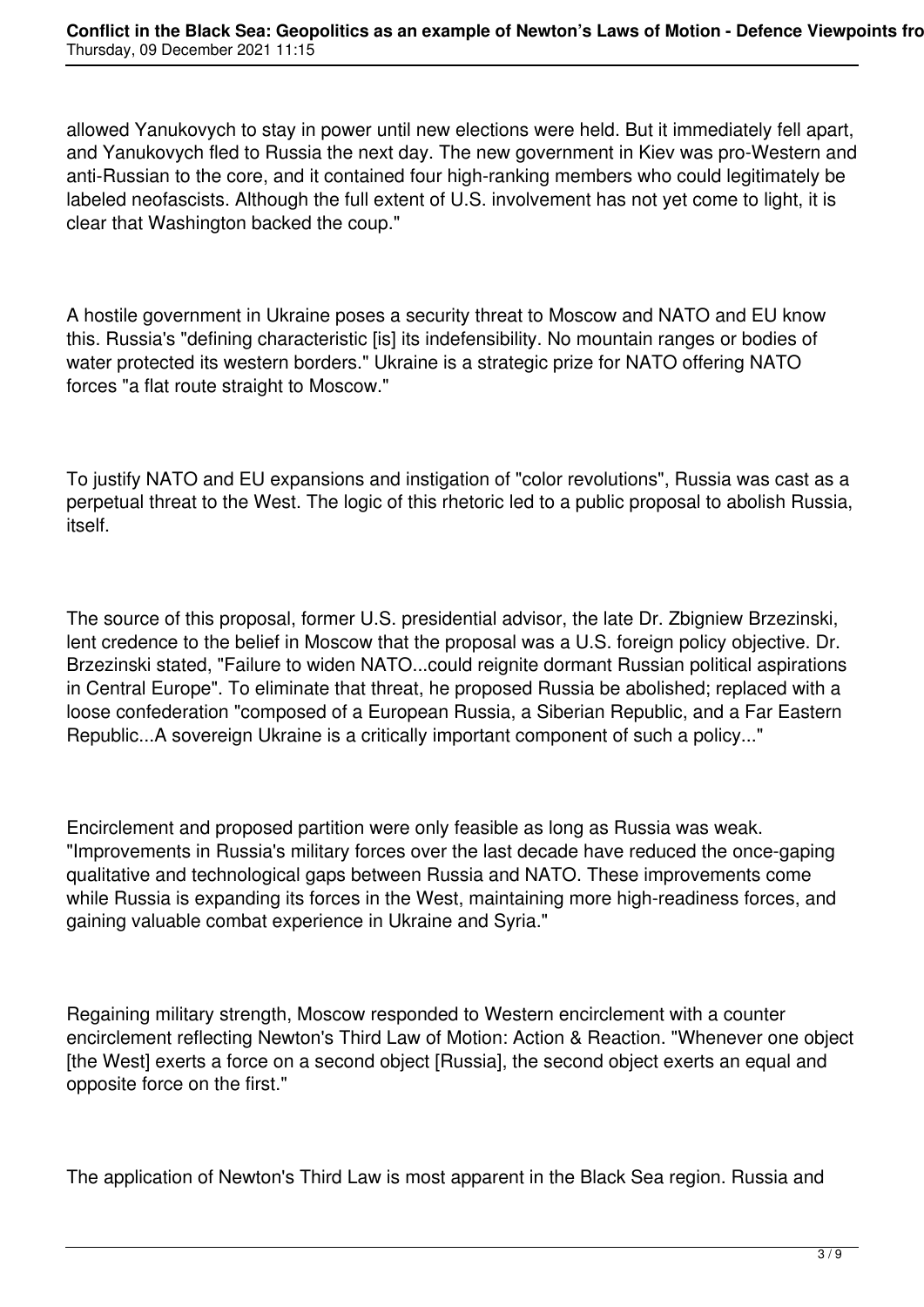NATO vie for control of this geographical entity because it represents the "soft underbelly" of each.

According to NATO Review, "whoever controls or dominates the Black Sea can easily project power to the European continent, mainly in the Balkans and Central Europe, but also in the Eastern Mediterranean as well as the South Caucasus and the northern Middle East."

The Black Sea, whose name means "The Inhospitable Sea", is an array of ports, shipping lanes, and global trade routes.

It is also rich in oil and gas reserves. "The northwestern portion holds estimated reserves of 495.7 bcm of natural gas and 50.4 million tons of oil and condensate. The Prykerchenska zone holds about 321.2 bcm of gas and 126.8 million tons of oil and condensate, and the continental slope has an estimated 766.6 bcm of gas and 232.6 million tons of oil and condensate."

This led littoral states to claim Exclusive Economic Zones (EEZ) in the Black Sea to exploit its natural resources.

As a consequence of Ukraine's 2014 "Orange Revolution II", which overthrew a pro-Russian government then sought membership in NATO, Russia seized Crimea and the adjacent maritime zone, which is three times larger the peninsula. This gives Moscow, and denies Kiev, and NATO and EU, access to oil and gas reserves estimated in the trillions of dollars.

This is one of several "frozen conflicts" in the Black Sea region between Russia and three of her neighbors – Ukraine and Georgia, which seek membership in NATO, and Moldova, where "NATO provides tailored support for Moldova's defence reform and modernisation efforts."

Prior to the collapse of the Soviet Union, Moscow's geopolitical position in the Black Sea region was secure. All the littoral countries but Turkey were members of the Warsaw Pact. Now Russia is bordered by Back Sea countries that are either members of NATO or are seeking to become members.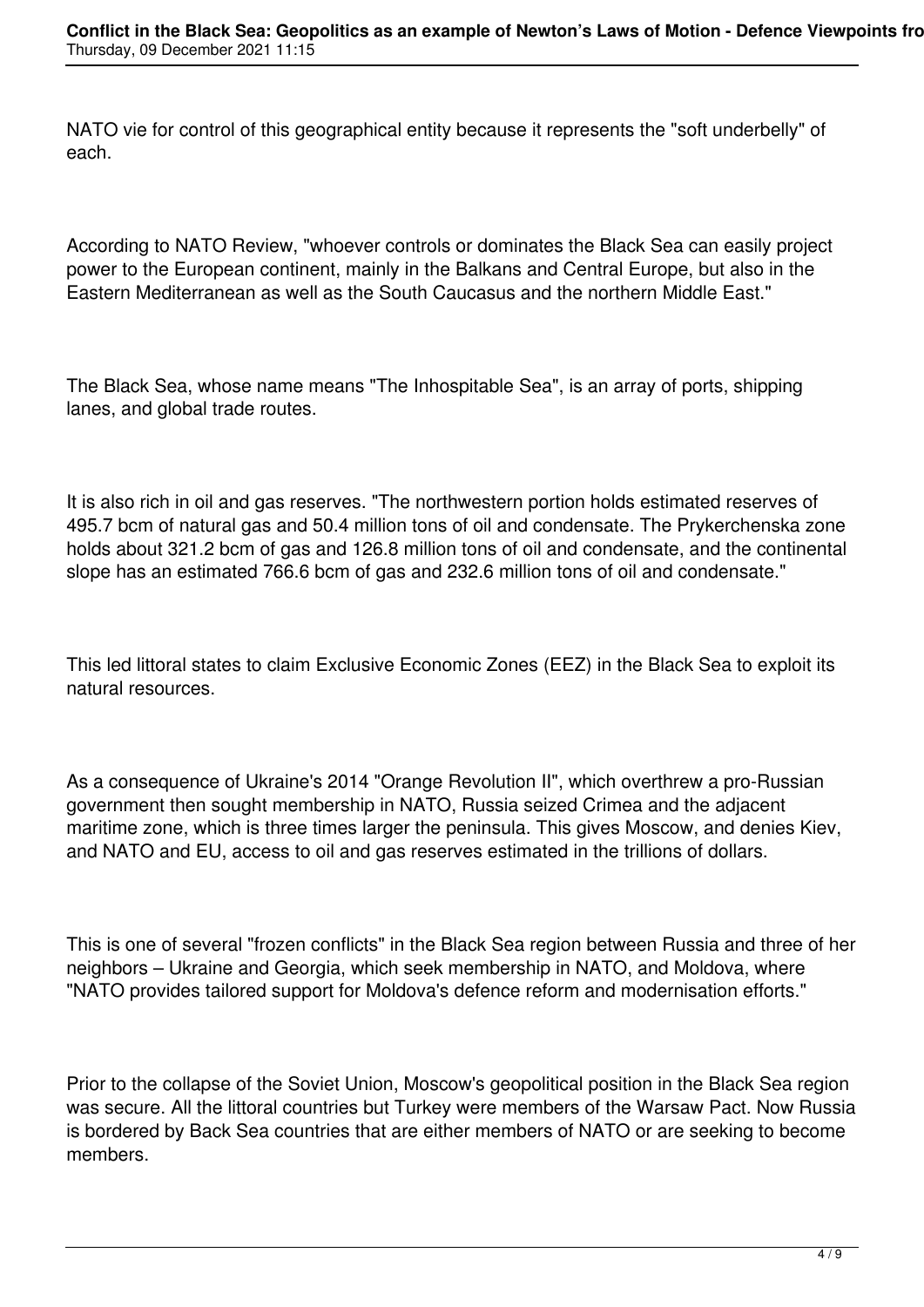To counter NATO expansion, which threatens Russia's exposed heartland, Moscow created a buffer zone by, in addition to seizing Crimea, supporting secessionists in eastern Ukraine and the independence of Abkhazia and South Ossetia from Georgia, and Transnistria from Moldova. Â

In doing so, Moscow responded to Dr. Brzezinski's call for partitioning Russia with an "equal and opposite force" – partition of Georgia, Moldova, and Ukraine.

Moscow's buffer zone established "strategic depth" that defends Russia's vulnerable heartland from "a quick, preemptive attack or...a methodical offensive...[by enabling Russian troops to] withdraw into its own territory, absorb an initial thrust, and allow the subsequent offensive to culminate short of its goal and far from its source of power."

Adding Moscow's oversea base in Latakia, Syria to the strategic scope of this buffer zone, and it is not Russia's soft underbelly that is exposed but NATO's.

Creation of a buffer zone in the Black Sea region also affords added security for the operations of Moscow's gas pipelines, which extend from Russia to Turkey where they connect to pipelines running west and north to supply the energy needs of Europe. $\hat{A}$ 

For Russia, control of the Black Sea is critical for its national security, territorial integrity, and economic growth.

For these reasons, the U.S., NATO, and EU seek to weaken Moscow's influence in the region. To do so Washington and Brussels imposed economic sanctions on Russia in 2014 citing as justification Moscow's annexation of Crimea.

Sanctions by the EU are questionable. It imposed sanctions as punishment for the secession of Crimea from Ukraine and incorporation into Russia. Yet EU actively supported the secession of Montenegro from Serbia and incorporation into NATO.

Furthermore, economic sanctions, a policy tool that has been compared to "siege warfare", is being applied by Brussels to a militarily stronger power on which the EU depends for its energy needs.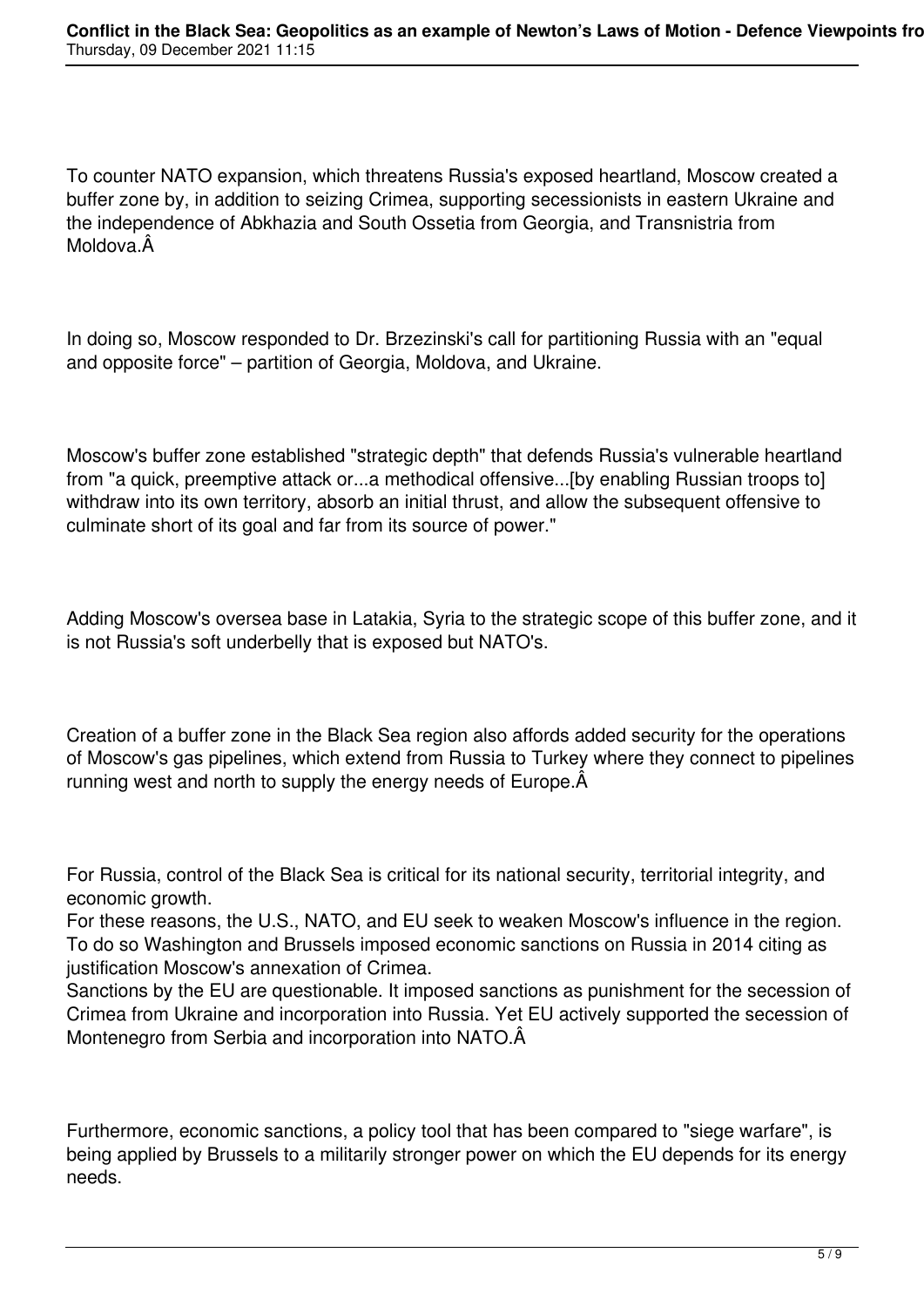While sanctions imposed by Washington in 2014 have increased in number and have widened in scope with justifications going beyond Russian activities in the Black Sea region.

In April 2021, President Biden further expanded U.S. sanctions signing "an executive order authorizing the U.S. government to impose sanctions on any area of the Russian economy...[for] alleged malign actions."

Historically, economic sanctions often fail to achieve their stated political objective. This is the case with Russia. [N]o matter how dependent the target country is on its trade with the state[s] attempting an economic power play, the government under pressure can usually turn to other partners." This is what Moscow did.

Applying Newton's Third law of "an equal and opposite force" to economic sanctions by Washington and Brussels, Moscow pivoted Russia's economy to China as a new export market.

The economic and strategic benefits derived from this "pivot" poses a threat to the Black Sea region, and that threat comes from China, not Russia.

While EU projects a united front against Russia, it has none against China as Beijing subverts the EU from within.

First, "It is estimated that state-backed Chinese investors own at least 10 percent of all equity in ports in Europe, with deals inked in Greece, Spain, Italy, France, the Netherlands, and Belgium."

If Moscow had the financial means, would the EU allow Russia to own equity in EU ports?

All Chinese investors serve as espionage agents for the Chinese Communist Party. Article 7 of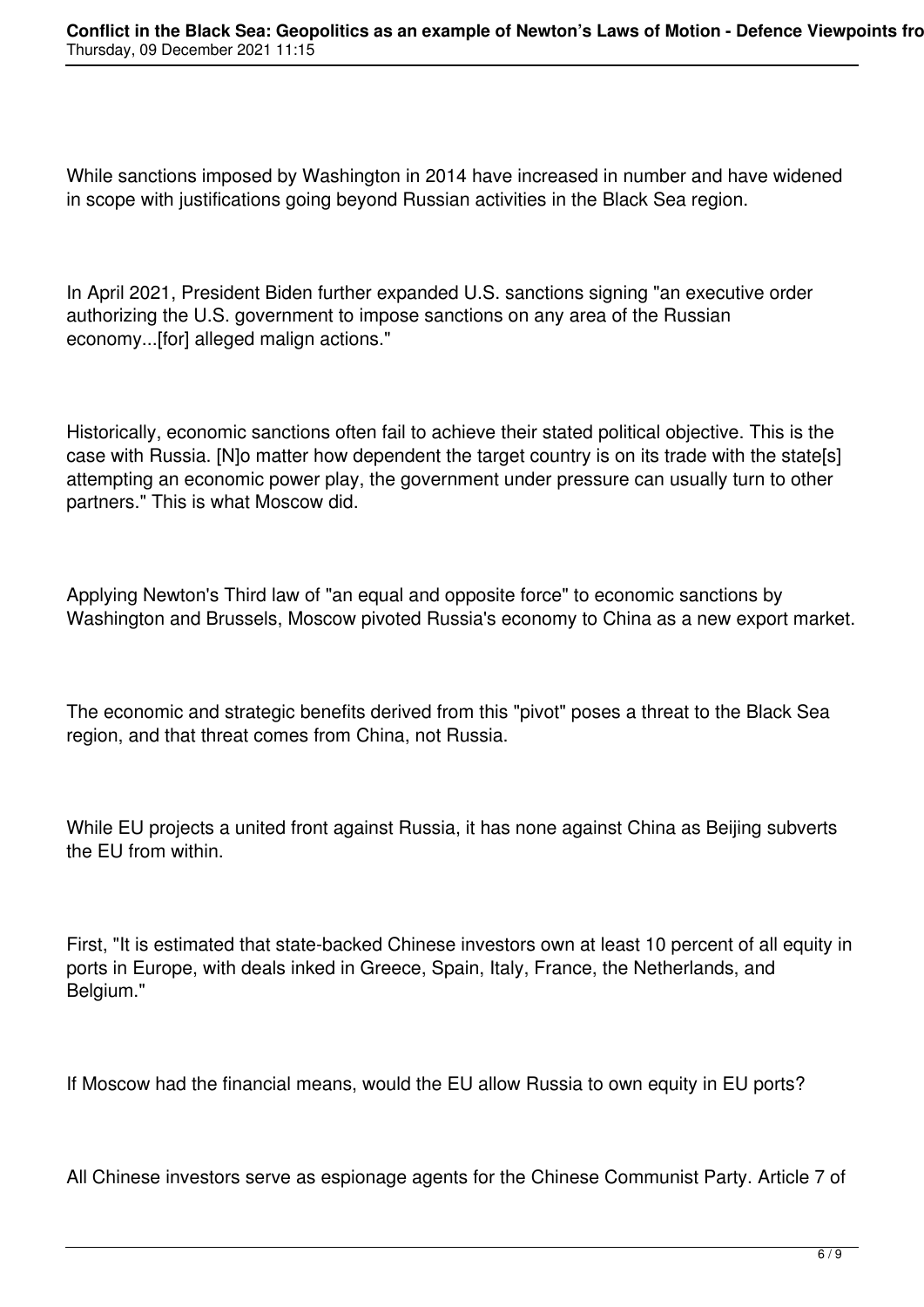the 2017 National Intelligence Law mandates "any organization or citizen shall support, assist and cooperate with the state intelligence work in accordance with the law."

Despite Article 7, the EU allows Chinese individuals and companies to invest in the EU economy including strategic sectors such as transportation and energy.

Second, China has successfully split the EU. In 2012, Beijing created the China-CEEC (Central and Eastern European Countries) summit,  $16 + 1$ ", and negotiates agreements with them separately from the rest of the EU.

Under this "divide and rule", China negotiated bilateral agreements on the Belt Road Initiative with 17 EU member states allowing it to establish a presence in the Black Sea region.

"When it comes to Balkan and the Black Sea states in particular, the relative underdevelopment of these countries compared to western EU members is seen as an opportunity for China. If the EU is unable or unwilling to provide development funds, China can fill the void."

Chinese financing comes with strings attached. "Any country that becomes fully integrated with the Belt and Road, is expected to align itself with China on a wide range of political and economic standards."

This was demonstrated in 2017 when in March "Hungary prevented the EU from adding its name to a joint letter expressing concern about a report of lawyers in China being illegally detained and tortured" and, three months later, in June "Greece blocked the unanimous adoption of a joint EU statement on human rights in China...By coincidence, both Hungary and Greece have been recipients of large-scale Chinese investments over recent years."

In addition to financial agreements, China is also subverting the EU through covert means. As the joint 2018 report, "Authoritarian Advance" by Global Public Policy Institute and the Mercator Institute for China Studies, documents: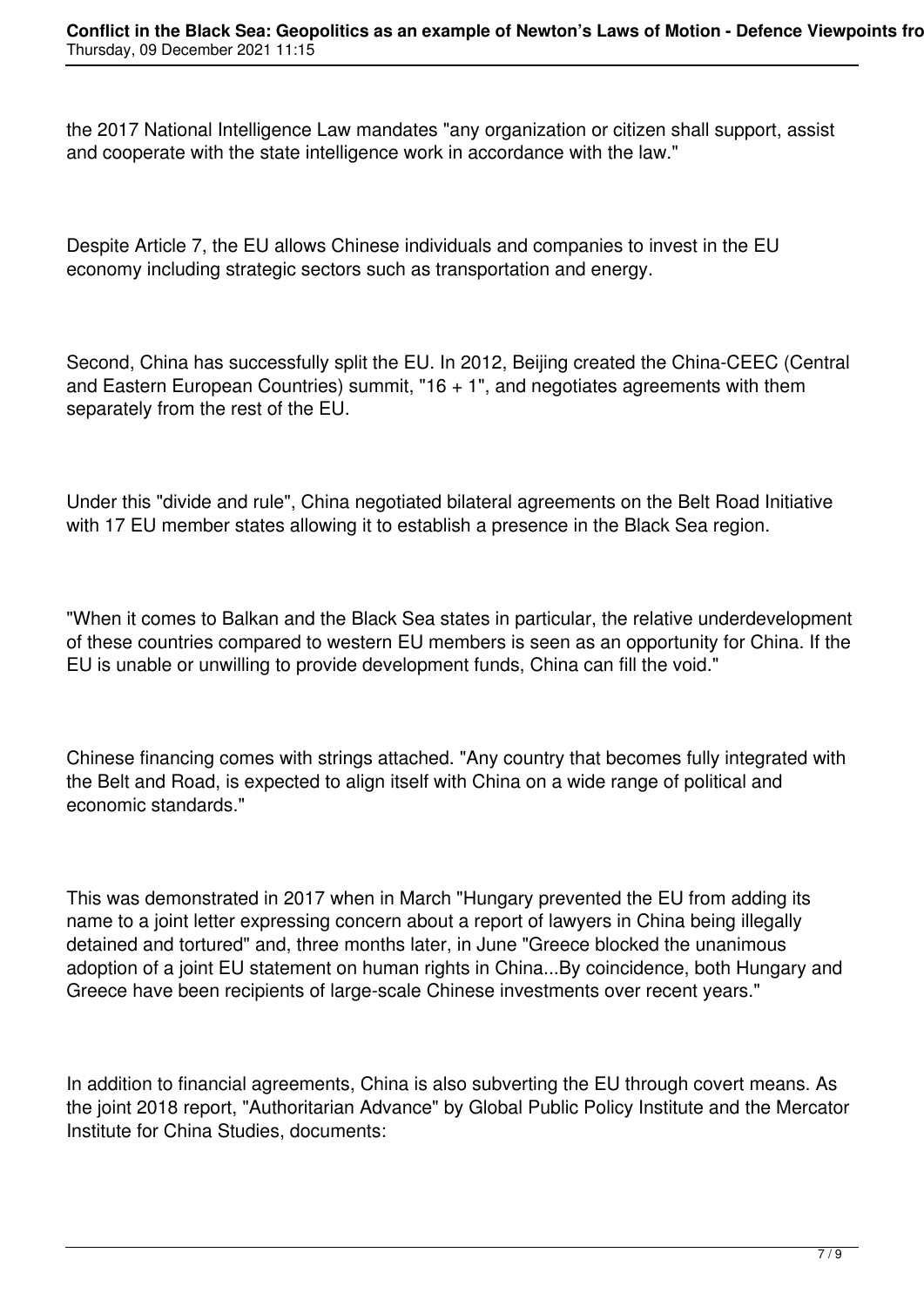"China commands a comprehensive and flexible influencing toolset, ranging from the overt to the covert, primarily deployed across three arenas: political and economic elites, media and public opinion, and civil society and academia....The effects of this asymmetric political relationship are beginning to show within Europe. European states increasingly tend to adjust their policies in fits of "preemptive obedience" to curry favor with the Chinese side. Political elites within the European Union (EU) and in the European neighborhood have started to embrace Chinese rhetoric and interests, including where they contradict national and/or European interest...Beijing also benefits from the 'services' of willing enablers among European political and professional classes who are happy to promote Chinese values and interests."

Noteworthy is Beijing's focus on Eastern Europe, the Balkans and the Black Sea region. "Chinese commentators quietly acknowledge that Beijing's efforts in Central-Eastern Europe inherently challenge the interests of the EU, Russia, and occasionally even the United States."

Like the eastward expansion of NATO and the EU to Russia's borders, China's subordination of the EU follows Newton's First Law of Motion: Inertia. "An object...in motion remains in motion at constant speed and in a straight line unless acted on by an unbalanced force."

In response, NATO and the EU needs to follow Newton's Third law of Motion "Whenever one object [China] exerts a force on a second object [NATO/EU], the second object exerts an equal and opposite force on the first."

That "equal and opposite force" is a negotiated settlement with Russia. At the very least, such a settlement would include no NATO membership for Ukraine and Georgia. Both countries would be unaligned as is Moldova. And the EU would end sanctions on Russia.

Ending sanctions would place Brussels at odds with Washington, but it would remove incentives for Russia to remain aligned with China, which is more important. Tensions exist between Moscow and Beijing. Russia supported China on Hong Kong, but China refuses to back Russia on Crimea and Ukraine.

As the 2020 analysis by the Australian Strategic Policy Institute, "There is no (new) China-Russia alliance", observed: "China and Russia have built a working relationship based on realpolitik and a convergence of interests. They will continue along that path—until their